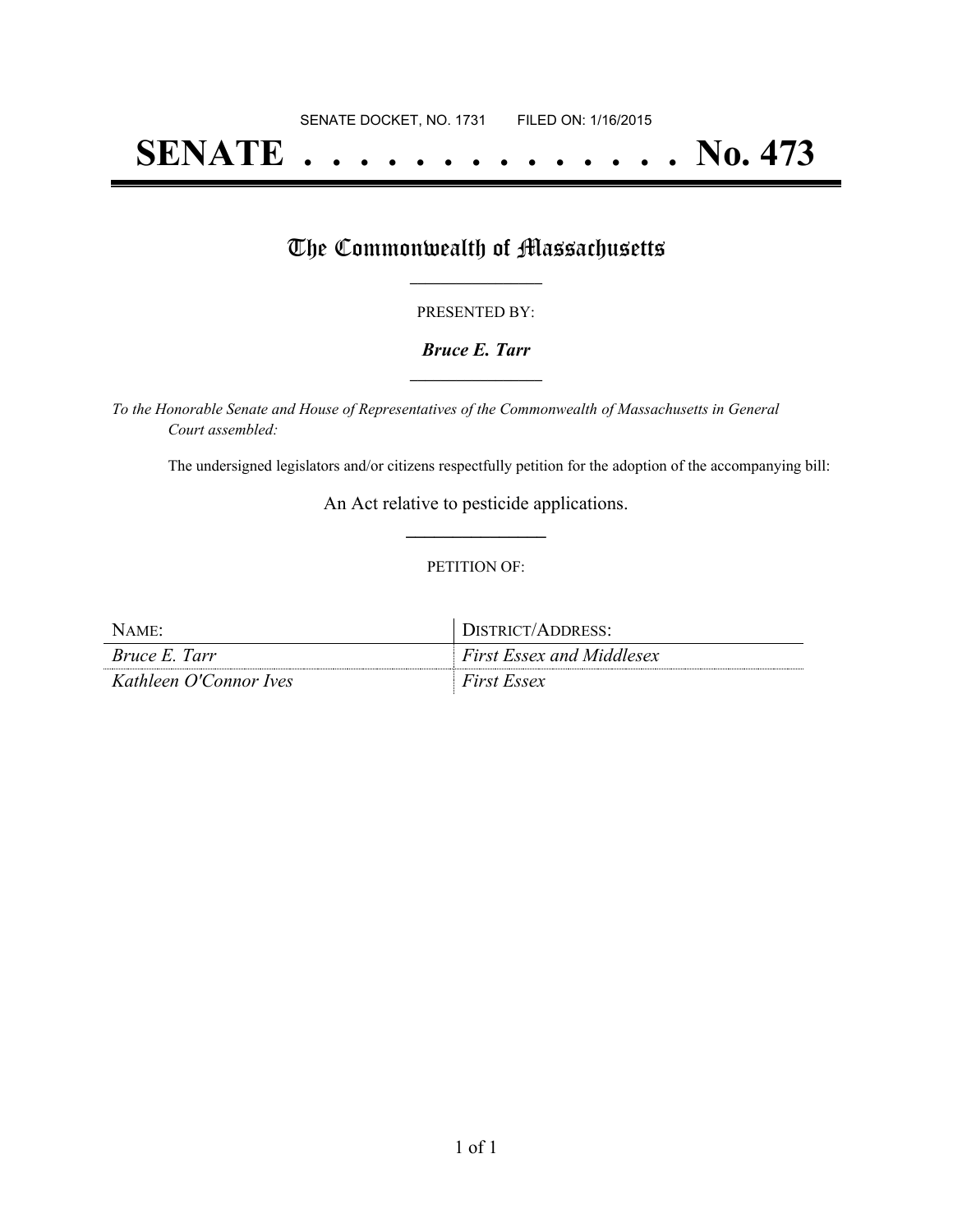## SENATE DOCKET, NO. 1731 FILED ON: 1/16/2015 **SENATE . . . . . . . . . . . . . . No. 473**

By Mr. Tarr, a petition (accompanied by bill, Senate, No. 473) of Bruce E. Tarr and Kathleen O'Connor Ives for legislation relative to pesticide applications. Environment, Natural Resources and Agriculture.

### [SIMILAR MATTER FILED IN PREVIOUS SESSION SEE SENATE, NO. *2159* OF 2013-2014.]

## The Commonwealth of Massachusetts

**In the One Hundred and Eighty-Ninth General Court (2015-2016) \_\_\_\_\_\_\_\_\_\_\_\_\_\_\_**

**\_\_\_\_\_\_\_\_\_\_\_\_\_\_\_**

An Act relative to pesticide applications.

Be it enacted by the Senate and House of Representatives in General Court assembled, and by the authority *of the same, as follows:*

| $\mathbf{1}$   | SECTION 1. The Massachusetts Pesticide Board, in consultation with the State                          |
|----------------|-------------------------------------------------------------------------------------------------------|
| 2              | Reclamation and Mosquito Control Board, is hereby authorized and directed to provide by               |
| 3              | regulation for alternative means by which private property may be designated for exclusion from       |
| $\overline{4}$ | wide area applications of pesticides and mosquito control applications of pesticides approved by      |
| 5              | the State Reclamation and Mosquito Control Board under 333 CMR 13.03, in lieu of the                  |
| 6              | submission of a certified letter to the clerk of the municipality in which the property is located.   |
| 7              | Said alternatives shall include, but need not be limited to (i) allowing municipalities to include an |
| 8              | "opt out" provision on their annual city or town census forms by which residents can elect to         |
| 9              | exclude their property from such applications of pesticides, and (ii) allowing residents to submit    |
| 10             | a hand-delivered letter to the municipal clerk that includes the name, address and telephone          |